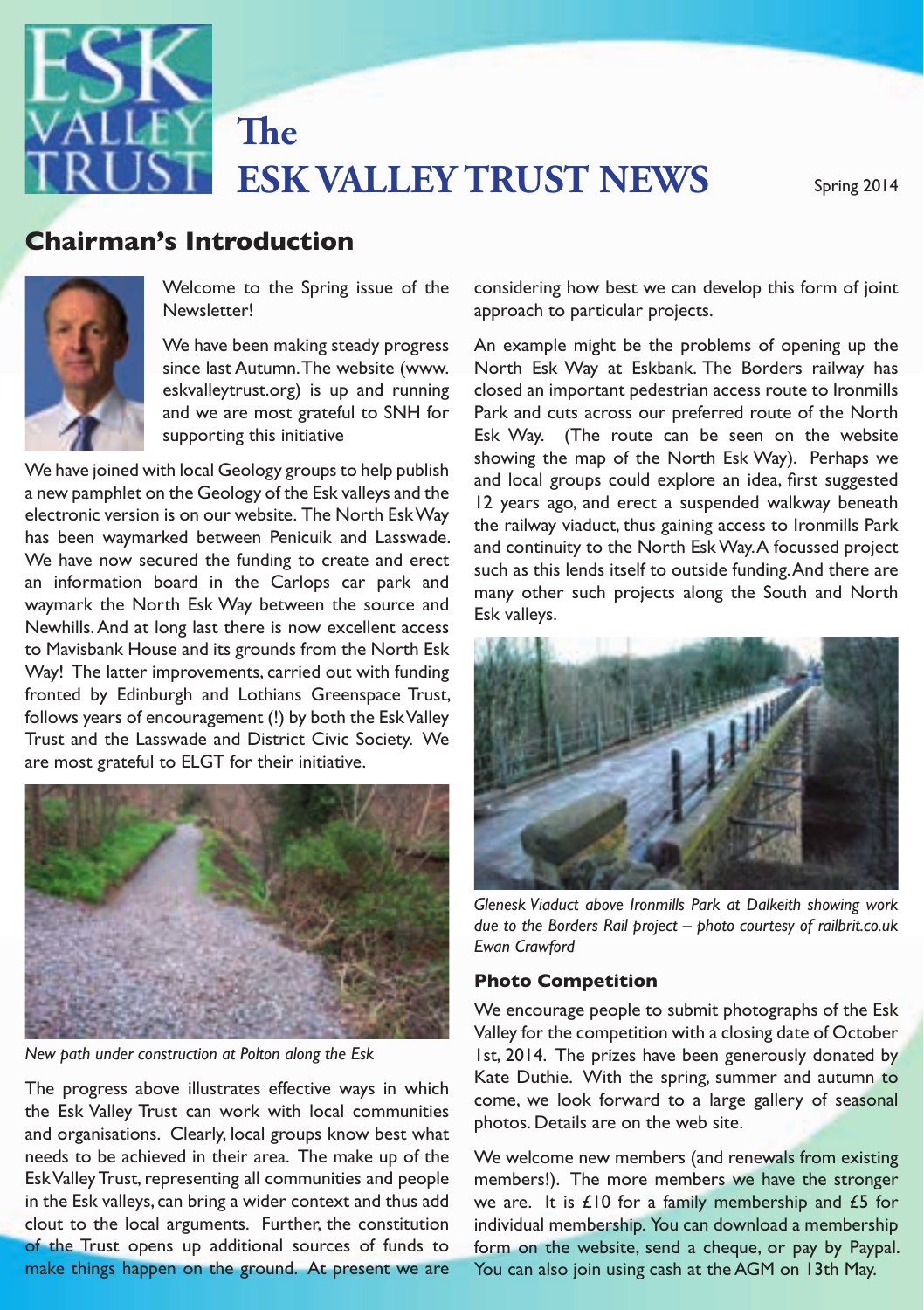#### *Chairmans Introduction contined*

This meeting is our chance to welcome Professor Roger Crofts who has moved to the Esk Valley and will talk about our heritage and its future.

We are indebted to two Directors who are retiring after serving on the Executive Committee for many years. Kate Duthie is a founding Director of the Trust and has been a staunch and wise source of inspiration for 12 years. Jane Eckersall has played a further invaluable role in helping us modernise our activities, particularly in relation to the website and the North Esk Way. Happily, both will continue to take an active interest in the Trust. We are delighted to welcome Jan Jerome, formerly Chair of the Lasswade and District Civic Society, to be a new member of the Executive Committee. If you would like to join us, please approach us! We would particularly welcome help with membership matters.

#### **David Sugden** *(Chair)*

### **Annual General Meeting**

The Annual General Meeting of the Esk Valley Trust will be held on Tuesday 13th May at 7.00pm

We will deal with the 'business' of the AGM as succinctly as possible then enjoy our **Guest Speaker - Professor Roger Crofts** giving a talk entitled -

#### *'The Esk Valley: our heritage and its future'*



We are delighted to welcome Professor Roger Crofts, who has worked in government and was Chief Executive of Scottish Natural Heritage (SNH) for many years. Now that he has moved to the valley, it gives us a chance to hear his expert views.

The evening will include light refreshments and the opportunity to chat with friends old and new.

All are welcome. Please invite friends and family who may be interested.

# **South Esk Walk**

Below is a description of a walk for anyone who likes to explore along the Esk.

Millwood to Roseberry circuit 2 1/2 hrs mud and steep trackless woodland.

|                | Waypoint                  | <b>Reference</b> |
|----------------|---------------------------|------------------|
|                | Park car                  | NT 31842 57442   |
| $\overline{2}$ | <b>Stile</b>              | NT 31593 28332   |
| 3              | Old beech tree            | NT 31390 57222   |
| 4              | Quarry                    | NT 31172 57141   |
| 5              | Plantation                | NT 31320 57215   |
| 6              | Climb out of gorge        | NT 31471 57944   |
| $\overline{7}$ | Beech marks path to river | NT 31531 58043   |
| 8              | Pipe across river         | NT 31560 58277   |
| 9              | <b>Stile</b>              | NT 31593 28332   |

This is a short but strenuous afternoon walk along an unfrequented part of the South Esk. Starting at a gate by the road (first right turn south of Temple – waypoint 1) head along the edge of a field to a stile (waypoint 2). Cross the stile into the steep river gorge following a faint path, barely distinguishable from animal tracks. At the old beech tree (waypoint 3) the steep bank becomes impassable, so cross the fence and follow the field boundary until you can cross back into the gorge.

The Roseberry dam and spillway comes into sight. Cross the dam on the road. On the north side a well-defined track leads to a disused quarry (waypoint 4). A steep muddy path leads out of the quarry by the river and continues for another 200 meters until the gorge opens out at a dense plantation with numerous plastic tree protectors (waypoint 5).

An indistinct path leads through the plantation until the gorge narrows. A track on the field boundary above river can be followed to an old beech tree (waypoint 7) and a track down to the river. Nimble walkers can easily cross the river at a pipe bridging the river (waypoint 8).

A steep muddy path leads to the top of the gorge, Temple in view across the fields. Follow the field boundaries south back to your starting point. Or if you have more time and energy, stay by the river after crossing the pipe and enjoy the solitude of a wild river walk into Temple before returning to your stating point.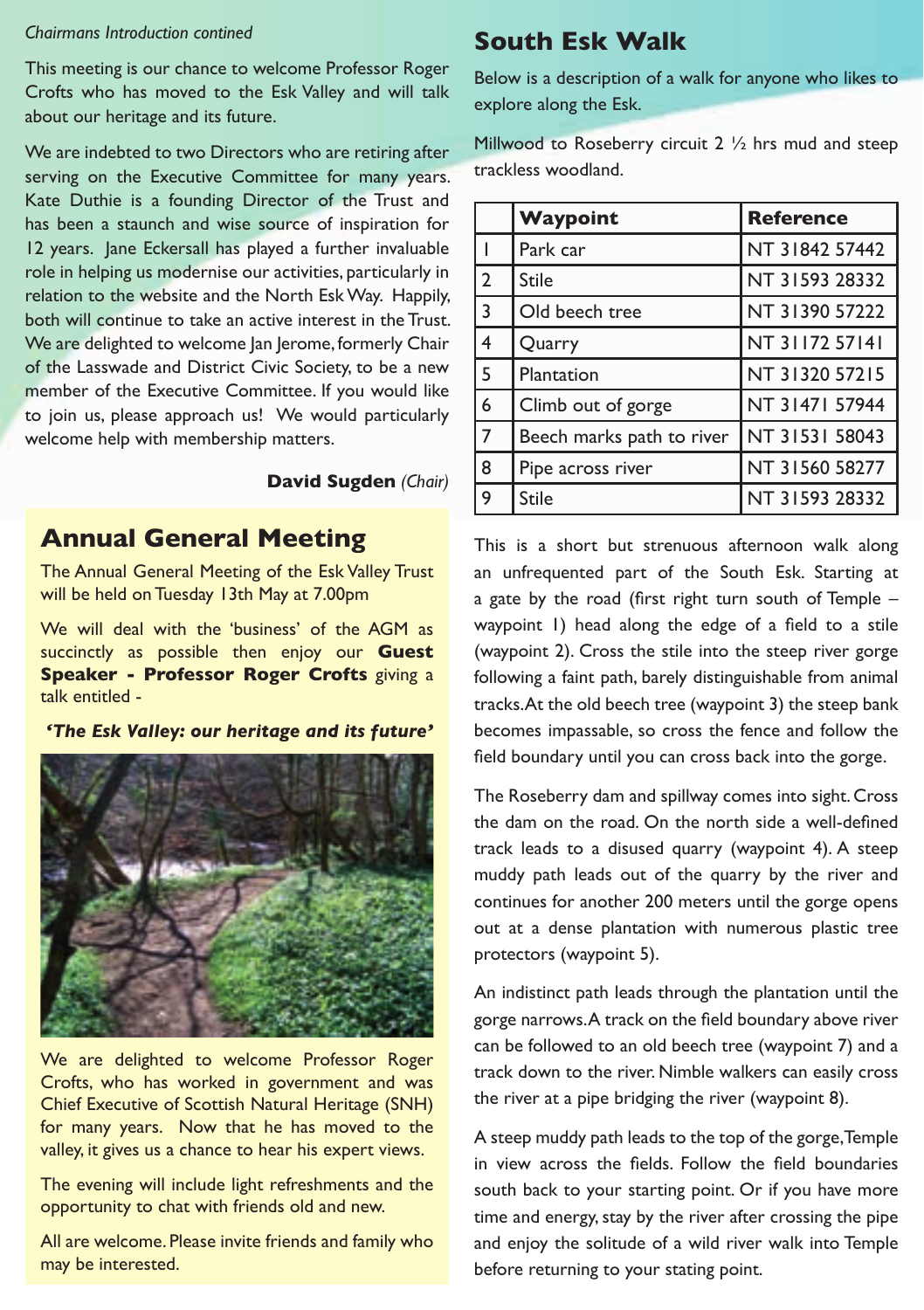# **Midlothian Access Forum**

Shelagh Jenkins is the EVT representative on the Access Forum in Midlothian.

The Access Forum has a key role in managing the outdoor access. There are various foundations laid down in The Land Reform (Scotland) Act 2003, which establishes a general, right of access to virtually all land and inland water. At the same time, the Act imposes the obligation of responsible behavior on those who take access to land or water and on those who own or occupy the land or water.

The Scottish Outdoor Access Code approved by Parliament, establishes the three key principles of respect, care and responsibility, and gives guidance on what constitutes responsible behavior.

The Forum primarily advises the access authority, and any other person or body consulting the Forum on matters relating to the:

- (a) Exercise of access rights
- (b) Existence and delineation of Rights of Way (R.O.W.'s)

(c) The drawing up and adoption of a plan for a system of core paths.

Also to offer, where accepted, to give assistance to parties who are in dispute about

- (a) The exercise of access rights
- (b) The existence or delineation of Rights of **Ways**
- (c) Drawing up, adoption of a plan for a system of core paths
- (d) The use of core paths.

Forum meets once a quarter. The Core Group consists of members from Midlothian Council, Pentland Ranger Services, Scottish Land and Estates, National Farmers Union, Scottish Natural Heritage, British Horse Society, Cycling, Disabled Access, Ramblers Association , Scotways (Scottish Rights of Way and Access) , EVT, and the Midlothian Federation of Community Councils.

#### **CORE PATHS:**



*Footpath sign at entrance to Hewan Wood showing the Esk Valley Way symbol as part of the core path network.*

What is a Core Path? The definition – 'Paths, waterways or any other means of crossing land to facilitate the exercise of rights under the Land Reform (Scotland) Act 2003 which are sufficient for the purpose of getting the public reasonable access throughout their area'.

The Core Paths Plan, which is now 5 years old is presented as a culmination of all the consultation carried out and is now to be reviewed to coincide with the review of the Midlothian Local Plan.

#### **Core Paths will:-**

- Be anything from a tarmac path to a grassy field margin
- Link into and support the wider network of paths that already exist in the area
- Tend to be the most popular paths and/ or busy routes that link communities or provide access to local sites.
- Help to manage public access in environmentally sensitive areas or help farmers and land managers to manage access on their land.

#### **Core Paths will also be:**

- Signposted
- Free from obstructions
- Publicised in a variety of ways, eg Council Website
- Subject to protection and amended only in exceptional circumstances.

A full list and maps of the Core Paths in Midlothian can be found on the Midlothian Council website:

www.midlothiandownloads/495/parks\_gardens\_and open\_spaces